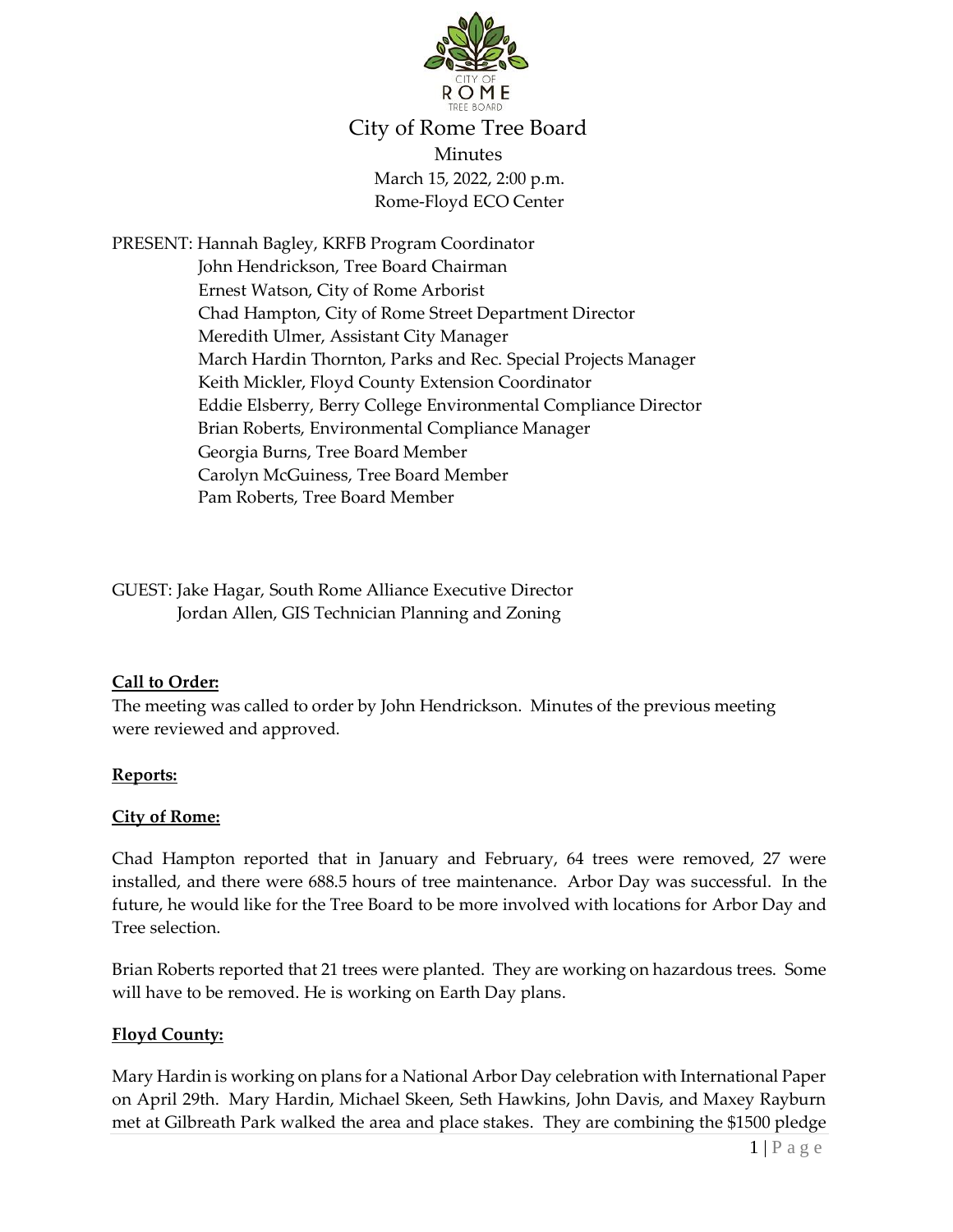from International Paper with Georgia Power funds for Tree Trim Easement on 6 parcels of land that make up Wolfe Park and the Gilbreath Rec Center. Michael Skeen put out a bid for 14 trees with a one-year guarantee and watering. The cost is approximately \$500 per tree. Five Black Gums, a Gingko, and 8 Willow Oaks will be planted.

#### **Berry College:**

Eddie Elsberry reported that they are engaging in prescribed burning 1500 acres on Berry property. There are 15 trees in their nursery that will be planted.

### **County Extension Office:**

Keith announced that a fruit tree pruning workshop will be held at Chieftains Museum from 10 until 12 on Saturday, March 26th. He handed out a list of the 2022 Yards and Gardens Workshop Calendar for the Floyd County Master Gardener Extension Volunteers. This workshop will be conducted by Keith, John and Terry Paige.

### **Georgia Forestry Commission:**

Seth Hawkins was not present, sent report via email.

Fire report for Floyd: In Feb our crews responded to and suppressed 6 wildfires in the County, totaling 48 acres burned. There have already been 2 fires in March, totaling 5 acres. With moisture right now, the analysts predict a very dry and active fire season this year, so please be mindful of weather when doing any backyard debris burning in the coming spring/summer.

GFC is most likely re-launching community sub-grant program. The grant categories will range from tree planting, to inventories, tree equity and environmental justice projects, and many other categories. We are still fleshing it all out, but informing folks know to start thinking about potential projects in their communities. Seth will confirm all the details at the next meeting.

### **Old Business**

Jake Hagar gave an update on the Covington Park Work Day, he reported that volunteers removed a large amount of undergrowth. There is also another work day being scheduled, he will inform Tree Board once details are finalized. He also thanked the local tree company that donated their time, equipment and employees.